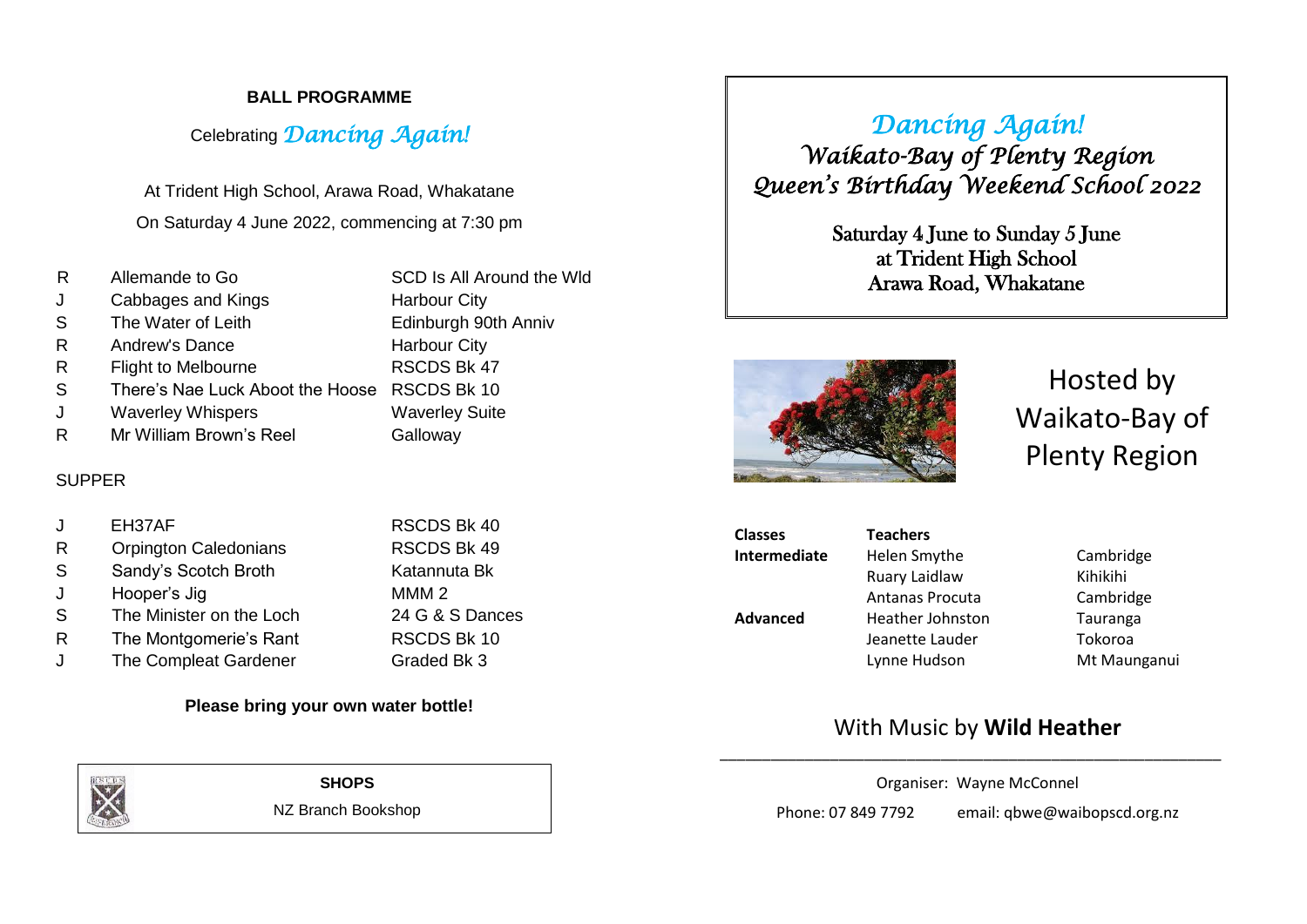#### **WEEKEND PROGRAMME**

# **Saturday**<br>8:45 to 9:1

| 8:45 to 9:15 am   | <b>Registrations and Tea</b>              |
|-------------------|-------------------------------------------|
| 9:30 to 10:45     | <b>Classes</b>                            |
| 10:50 to 11:10 am | Morning Tea                               |
| 11:15 to 12:30 pm | <b>Classes</b>                            |
| 12:30 to 2:00 pm  | BYO or Find Your own Lunch                |
| 2:00 to 3:15 pm   | Classes                                   |
| 3:15 to 3:45 pm   | Afternoon Tea                             |
| 5.45 to 7.15 pm   | Optional Dinner - venue TBA (at own cost) |
| 7:30 to 10:30 pm  | Ball (programme on back)                  |
|                   |                                           |

#### **Sunday**

1:00 to 2:30 pm Combined Class 2:30 to 2:45 pm Afternoon Tea 2:45 to 4:30 pm 6:00 pm

# Combined Class Continues Optional Dinner at Whakatane RSA (at own cost) 7:30 pm Informal Ceilidh - Party at

Whakatane RSA

# **Ceilidh - Party – Informal Dancing**

# **Sunday, 5 June at Whakatane RSA**

## BYO Item and or Instrument!

Lynne Scott will provide sheet music for any musicians to play to make up for not having a musicians class

#### **Suggestions for Sunday morning**

Whakatane Gardens \* Warren Cole Walk \* Brunch at a café \* Relax with friends \*



#### **Recommended Accommodation**

**Whakatane Holiday Park**, McGarvey Road, Whakatane

| Website:                    | www.whakataneholidaypark.co.nz                              |
|-----------------------------|-------------------------------------------------------------|
| Phone:                      | 07 308 8694                                                 |
| Email:                      | whakataneholidaypark@gmail.com                              |
| located near other dancers. | Please identify yourself as a Scottish Country Dancer to be |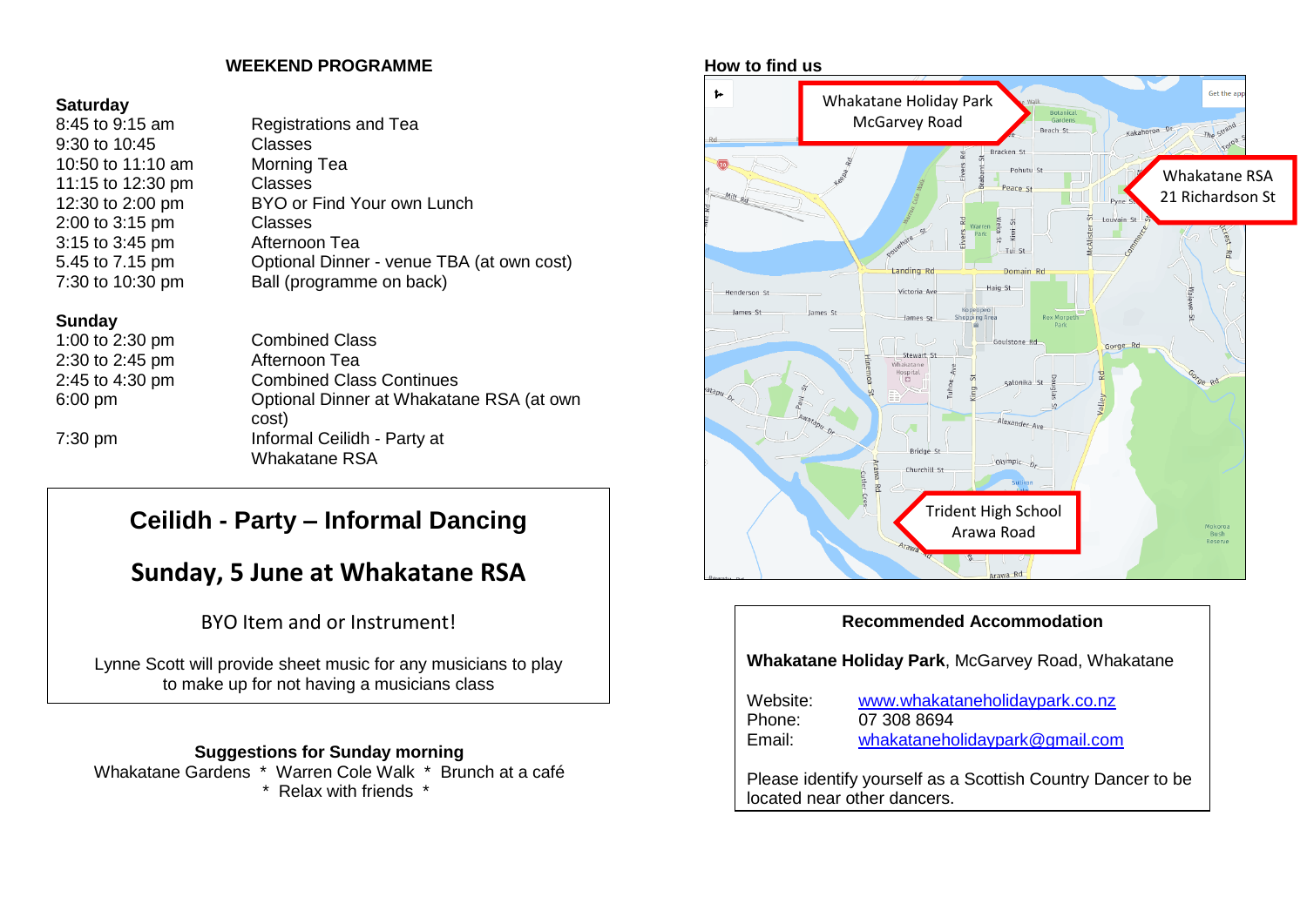#### **Payment:**

#### **Whole School**

| $\Box$ Adult | \$80 |
|--------------|------|
| $\Box$ JAM   | \$40 |

#### **Casual Attendance**

| □ Saturday Ball |                    | \$25 |
|-----------------|--------------------|------|
|                 | <b>Payment Due</b> |      |

Should this event be cancelled due to Covid regulations a full refund will be given.

#### **Optional Dinners**

We will book your place but you pay for your dinner on the night

- □ Saturday Dinner –Venue to be advised
- □ Sunday Dinner at Whakatane RSA

Please make payment by internet banking to:

Royal Scottish Country Dance Society New Zealand Branch Incorporated Waikato Bay of Plenty Region

Bank account No: **03 1555 0015948-00** Please use your name as reference.

Then register online at **[www.qbwe.waibopscd.org.nz](http://www.qbwe.waibopscd.org.nz/)**

Or email a copy/scan/photo of your registration form to **qbwe@waibopscd.org.nz**

**Registration Form** (page 1) Dancing Again! QBWS 2022

We encourage you to register online at

## **[www.qbwe.waibopscd.org.nz](http://www.qbwe.waibopscd.org.nz/)**

# **Online registration from 11.00 pm Tuesday 11 April.**

#### **Personal Details**

| Name (for name tag):           |
|--------------------------------|
| Address:                       |
|                                |
| Phone:                         |
| Email::                        |
| <b>Medical Requirements:</b>   |
| <b>Emergency Contact Name:</b> |
| Relationship:                  |
| Phone:                         |
| Mobile:                        |
| Applicant's Signature:         |

#### Disclaimer:

Persons attending this school do so at their own risk. Although every reasonable effort will be made to make the school a safe and enjoyable event, the Waikato/Bay of Plenty Region disclaims liability for any loss or damage to property or injury to persons during the school.